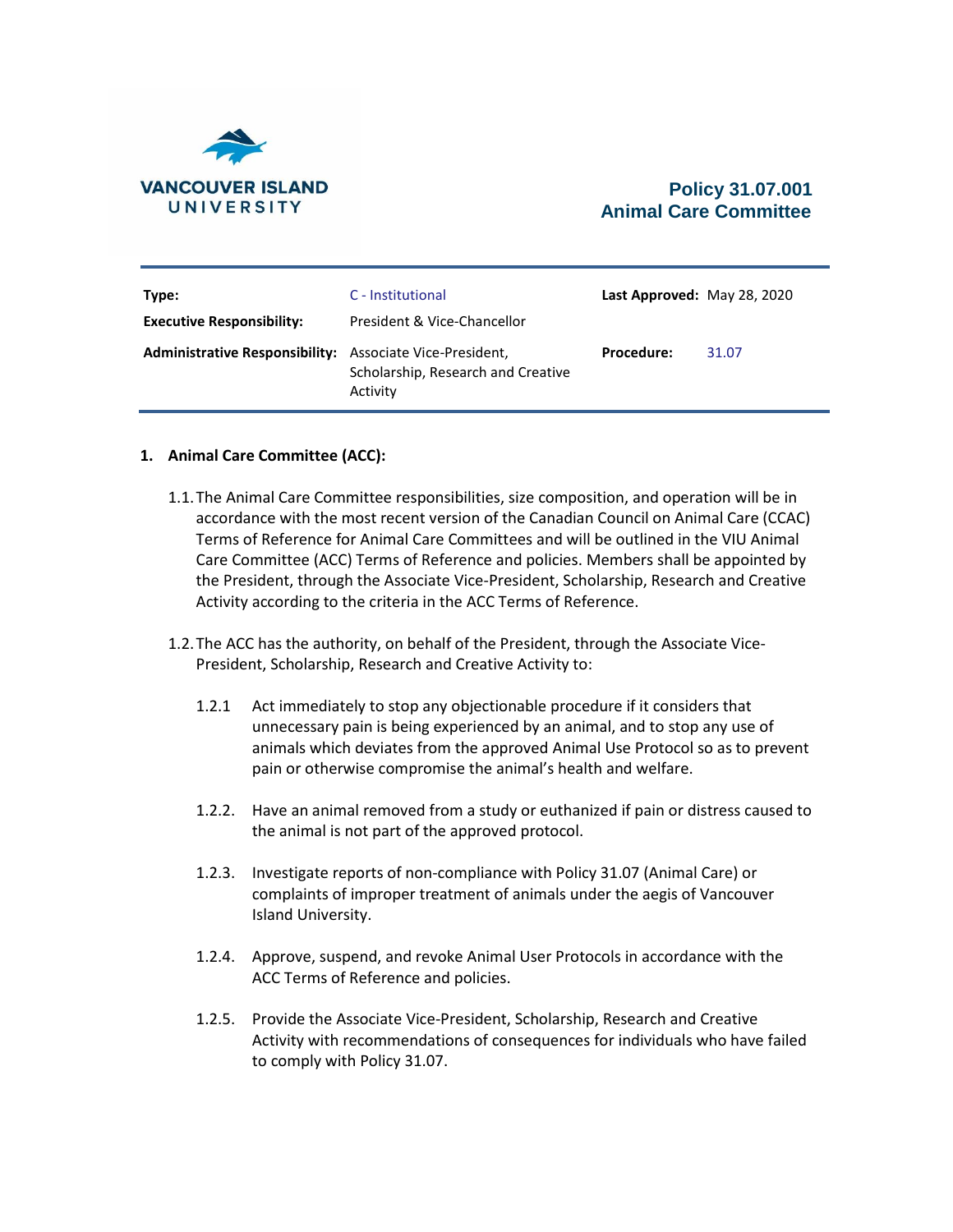## **2. Animal Use Merit Review Committee (MRC)**

- 2.1 The Animal Use Meri[t Review Committee](http://www.viu.ca/animalcare/theanimalcarecomm.asp) (MRC) size, composition, and operation will be outlined in the MRC Terms of Reference*.* Members shall be appointed by the President, through the Associate, Vice-President, Scholarship, Research and Creative Activity according to the criteria in the MRC Terms of Reference. Members of the MRC cannot concurrently be members of the ACC.
- 2.2 The MRC has the authority and responsibilty, on behalf of the President, through the Associate Vice-President, Scholarship, Research and Creative Activity to:
	- 2.1.1. Review and comment on the scientific and pedagogical merit of proposed activities that use animals for teaching or research in accordance with the most recent version of the CCAC policy statement on *Pedagogical Merit of Live Animal-based Teaching and Training* and the CCAC policy statement on *Scientific Merit and Ethical Review.*
	- 2.1.2. Inform the ACC of its decision regarding whether or not the proposed use of animals is justified on scientific or pedagogical or grounds.
	- 2.1.3. Solicit merit reviews from experts outside the MRC when the MRC does not have the internal expertise to evaluate the merit of a specific proposed activity.

## **3. Animal Users**

- 3.1.Principal Investigators, personnel and students listed on a current, approved Animal Use Protocol (AUP) have the authority to:
	- 3.1.1. Conduct approved procedures as outlined in the AUP for which they have been deemed competent.
	- 3.1.2. Restrict access to animals held under an AUP to personnel listed on the AUP, VIU Animal Care Services personnel, the Chair of the ACC, and, when conducting a site inspection, members of the ACC.
- 3.2. Animal users have a responsibility to adhere to all ACC and MRC policies and procedures.

## **4. Non-compliance**

4.1.Potential violations of Policy 31.07 and its associated procedure will be investigated, documented, and reported by the ACC as outlined in its Terms of Reference and